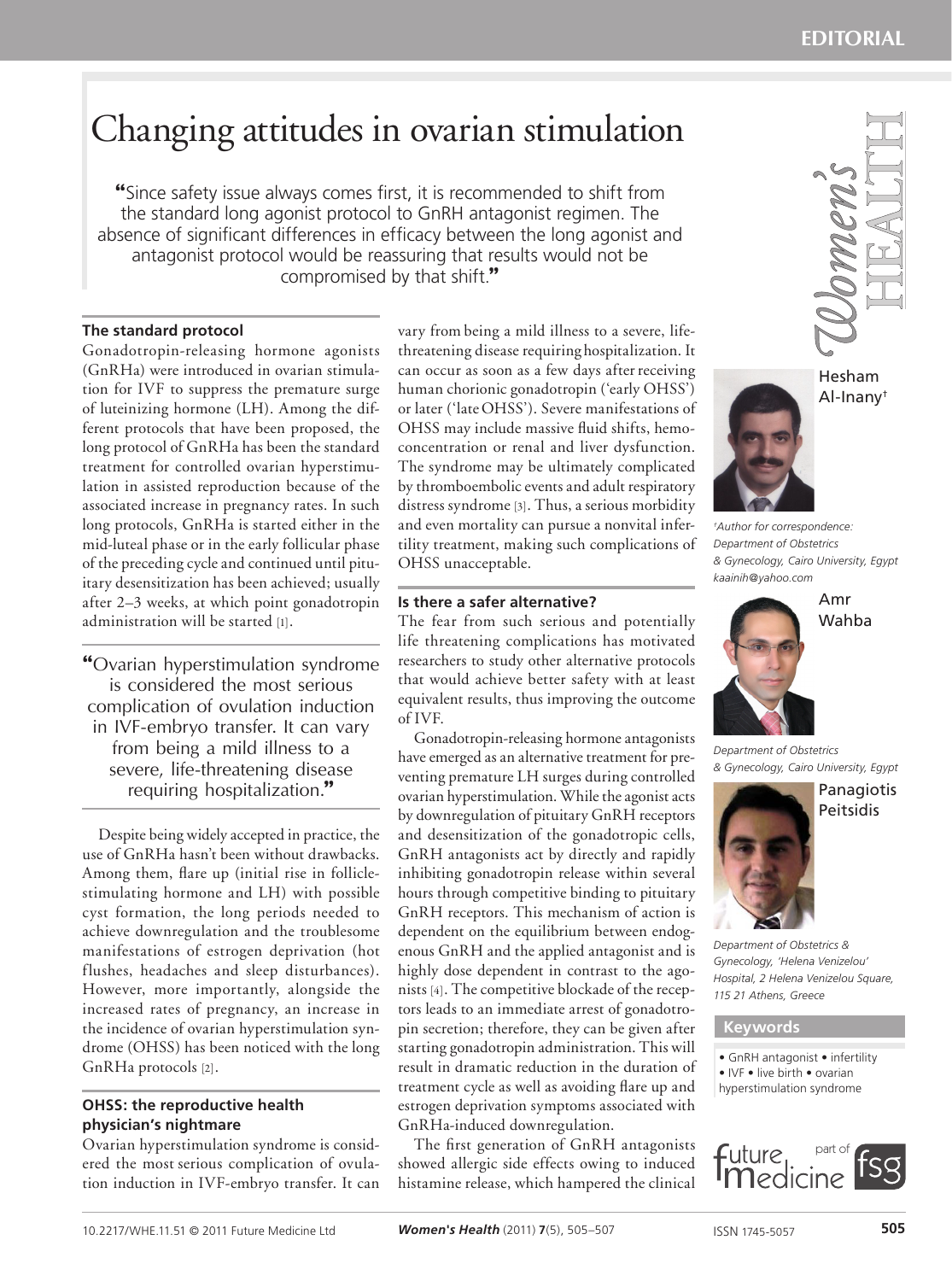development of these compounds. However, third generation GnRH antagonists including ganirelix (NV Organon, Oss, The Netherlands) and cetrorelix (ASTA Medica AG, Frankfurt am Main, Germany) have resolved these issues and are approved for clinical use [5].

Several different regimes have been described in the literature for using GnRH antagonists in controlled ovarian hyperstimulation, including multiple-dose fixed (0.25 mg daily from day 6 to 7 of stimulation), multiple-dose flexible (0.25 mg daily when leading follicle is 14–15 mm) [6], and single-dose (single administration of 3 mg on day 7–8 of stimulation when LH surge is most feared) [7] protocols, with or without the addition of an oral contraceptive pill. Starting GnRH antagonist very early at the beginning of the stimulation with the aim to reduce LH levels early in the follicular phase has been suggested. However, no advantage to this regimen was demonstrated in a prospective randomized study [8]. In addition, prolonged antagonist administration will actually abolish one of its real benefits, which is the shorter period of administration.

**"**More accumulating evidence is currently ensuring the safety of GnRH antagonists compared with long agonist protocols, as the former was associated with remarkable reduction in the incidence of severe OHSS.**"**

A lower pregnancy rate has been anticipated by some authors when the flexible approach was proposed [9]. A meta-analysis by Al-Inany *et al.* did not find differences in the pregnancy rates between the flexible and fixed approaches, although there was a trend towards higher pregnancy rates with fixed protocols [10].

# **GnRH antagonist versus GnRHa: Cochrane reviews**

The first Cochrane review comparing GnRH antagonist to the more widely used long agonist protocols was published in 2001 [11] and was updated in 2006 [12]. As many more randomized controlled trials have been published, it was updated again in 2011 [13], this time focusing on patient-oriented value mainly safety and ongoing pregnancy/live birth rate.

The previous two versions of that review showed lower efficacy for GnRH antagonists while the most recent one showed lower pregnancy in antagonist but did not reach statistically significant level. This improved performance for antagonist may be attributed to improvement in LH instability in antagonist cycles. LH instability is defined as any fluctuation in LH level, either a LH surge or rise in LH concentration as defined by the study protocol per woman randomized. There is supportive evidence regarding possible better pregnancy outcomes when using the fixed GnRH antagonist compared with the flexible protocol from two studies [9,10], where fixed versus flexible GnRH-antagonist protocol had been compared directly. From both studies, the trend towards better performance in fixed protocols was notified, with odds ratios for the difference that could possibly account for the difference between antagonist and agonist cycles in general. Since these studies were published, there was a trend for using fixed protocol in subsequently conducted trials. Thus, a decrease in the relative incidence of LH instability can possibly have improved pregnancy outcomes in antagonist cycles. This observation warrants the strive for improvement of the LH suppressive effects of the antagonist comedicated stimulation protocols.

More importantly, there were a statistically highly significant lower incidence of OHSS in the GnRH antagonist group (29 randomized controlled trials, odds ratio: 0.43; 95% CI: 0.33–057; p < 0.00001;  $I^2 = 19\%$ ). The incidence was reduced by 50% in antagonist group (1.91 vs 3.74%). The corresponding number needed to harm was 25 (95% CI: 19–36) with an absolute risk reduction of 4% (95% CI: 2.79–5.13). This means for every 25 women undergoing downregulation by agonist, one more case of severe OHSS may be expected. In addition, the cancellation rate owing to high risk to develop OHSS was significantly higher in GnRHa group. This means that the difference would be highly significant if cancellation was not done [11].

## **Conclusion**

More accumulating evidence is currently ensuring the safety of GnRH antagonists compared with long agonist protocols, as the former was associated with remarkable reduction in the incidence of severe OHSS. Since safety issue always comes first, it is recommended to shift from the standard long agonist protocol to GnRH antagonist regimen. The absence of significant differences in efficacy between the long agonist and antagonist protocol would be reassuring